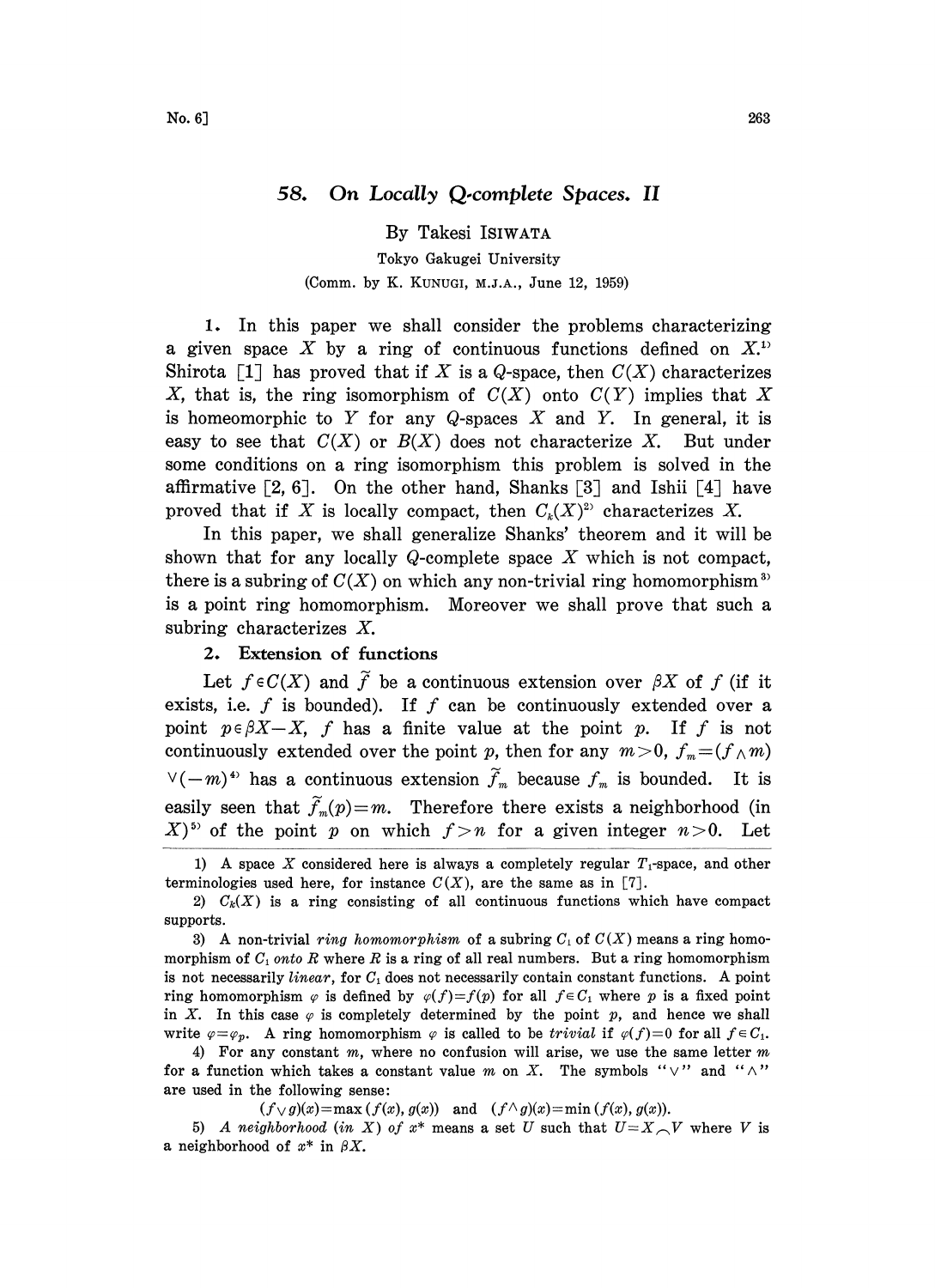$C(f)=X^{\vee}[x; x\in \beta X-X, f$  can be continuously extended over  $\{x\}$ . From these arguments we have

**Lemma 1.** Let  $f \in C(X)$  and  $x^* \notin C(f)$ ; then there is a neighborhood of  $x^*$  (in X) on which  $f > n$  for any given integer  $n > 0$ .

Lemma 2. Under the same conditions as in Lemma 1, if we put  $g=f/\max(q, f^2)$  for any  $q>1$ , then we have  $\tilde{g}(x^*)=0$ .

*Proof.* Since g is bounded, g has a continuous extension  $\tilde{g}$ .  $C(f)$  $\Rightarrow x^*$  implies that for any  $m > q$ , there is a neighborhood  $U$ (in X) on which  $f>m$  by Lemma 1. Therefore  $g|U=1/f<1/m$ . This means that  $\widetilde{g}(x^*)=0$ .

Lemma 3. Under the same conditions as in Lemma 1, we have  $(fg)(x^*)=1$  for any  $q>1$ .

*Proof.* For any  $q>1$ , the set  $A = \{x; |f(x)| \geq q\}$  is not void because f is not bounded. By the definition of g, it is obvious that  $fg=1$  on A. Since  $x^* \notin C(f)$ , A contains some neighborhood (in X) of  $x^*$  on which  $f>q$  by Lemma 1. Therefore it is easily verified that  $(fg)(x^*)=1$ .

3. Subring  $C_B(X)$ 

In  $\S$  3 and 4, we assume that X is locally Q-complete but not compact and B is a compact subset of  $\beta X$  contained in  $\beta X-X$  such that i) in case X is a Q-space, B is any compact subset, ii) in case X is not a Q-space, B is any compact subset containing  $(\nu X-X)^{\beta}$ .<sup>6</sup> In case ii) B is disjoint from X because X is open in  $\nu X$  by Theorem 2 in [7]. Let us put  $Y = \beta X - B$ , and  $C_{\beta}(X)$  be a set of all functions in  $C(X)$  which have the property such that  $Z(f)^{\beta}$  contains a neighborhood (in  $\beta X$ ) of B where  $Z(f) = \{x; f(x) = 0, x \in X\}.$ 

**Lemma 4.** If  $f, g \in C_B(X)$ , then  $f + g \in C_B(X)$ .

**Lemma 4.** If  $f, g \in C_B(X)$ , then  $f + g \in C_B(X)$ .<br> *Proof.* Suppose that  $Z(f)^{\beta}$  (or  $Z(g)^{\beta}$ ) contains an open neighborhood  $U(\text{in } \beta X)$  (or  $V(\text{in } \beta X)$ ) of B.  $U \cap V$  is an open neighborhood (in  $\beta X$ ) of B and  $W = Y$  (*U* V *Proof.* Suppose that  $Z(f)^{\beta}$  (or  $Z(g)^{\beta}$ ) contains an open neighbor-(in  $\beta X$ ) of B and  $W=X_{\frown}(U\frown V)$  is a non-void open subset of X, because X is dense in  $\beta X$ . By the definition, both f and g vanish on W. Since  $(U, V)$  is open and X is dense in  $\beta X$ , it is obvious that  $W^{\beta} \supset U \subset V$ , and hence  $Z(f+g)^{\beta} \supset W^{\beta} \supset U \subset V$ . This means that  $f+g \in C_B(X)$ .

If  $C_B(X) \ni f$ , then for any  $g \in C(X)$ , it is easily verified that  $fg \in C_B(X)$ . Thus  $C_B(X)$  is an ideal of  $C(X)$ . On the other hand,  $C_k(Y)$  is considered as a subring contained in  $C_k(X)$ , since X is dense in Y and Y is locally compact.

**Theorem 1.** Let  $X$  be locally Q-complete but not compact. If  $B$ is a compact subset of  $\beta X$  contained in  $\beta X-X$  such that i) in case X is <sup>a</sup> Q-space B is any compact subset, ii) in case X is not <sup>a</sup> Q-space B is any compact subset containing  $(xX-X)$ , then any non-trivial

<sup>6)</sup>  $A^{\beta}$  denotes a closure (in  $\beta X$ ) of A where A is any subset.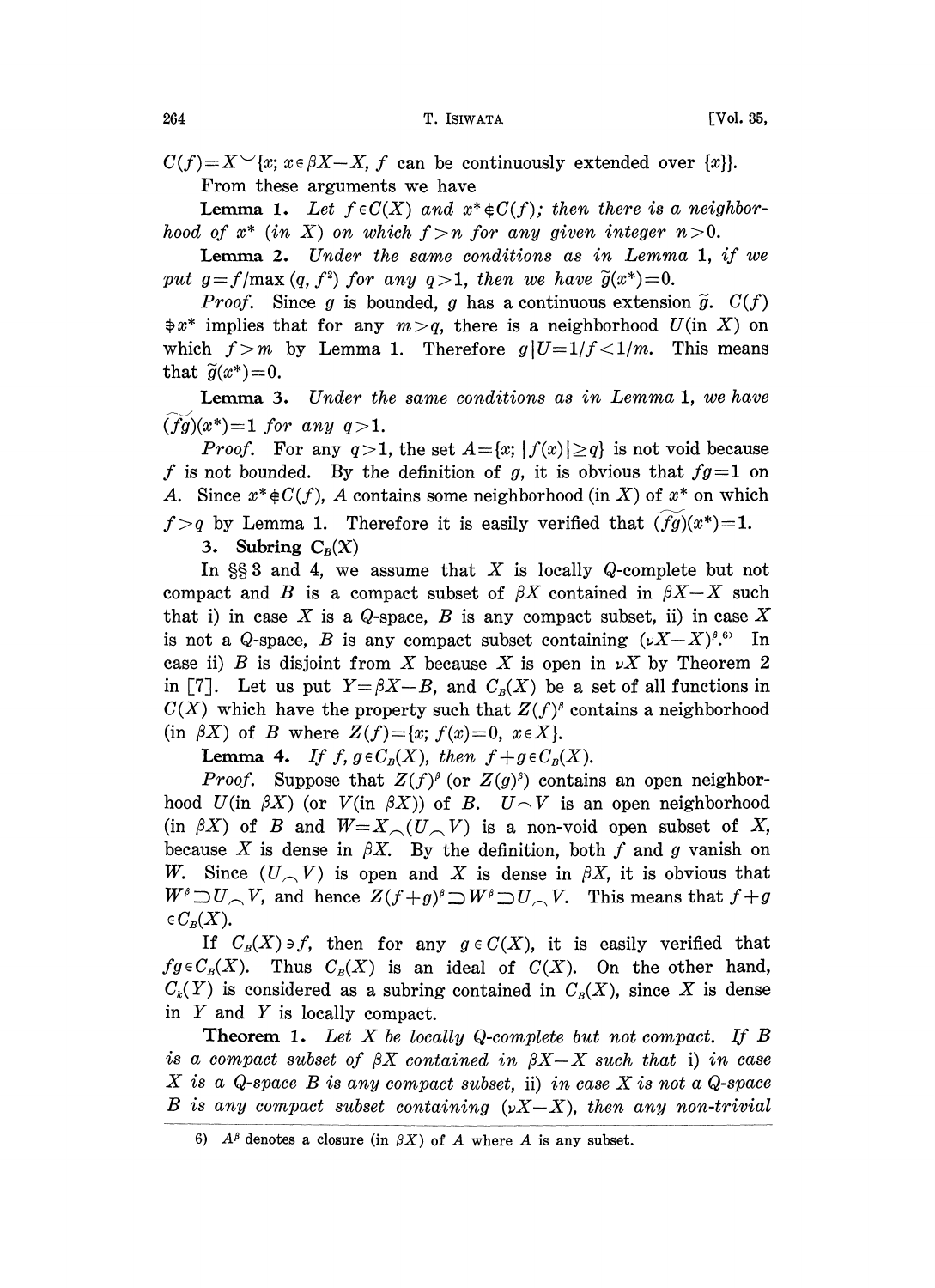ring homomorphism of  $C_B(X)$  is a point ring homomorphism.

*Proof.* If X is pseudo-compact, then we have  $\nu X - X = \beta X - X$ , that is,  $C_R(X) = C_k(X)$ , and hence we can assume that X is not pseudocompact. Let  $\varphi$  be a non-trivial ring homomorphism of  $C=C_B(X);$ then  $\varphi$  can be regarded as a non-trivial ring homomorphism of  $C_k(Y)$ where  $Y=\beta X-B$ . For if  $\varphi=0$  on  $C_k(Y)$ , then for any  $f \in C$  there exists a  $g \in C_k(Y)$  such that  $g=1$  on  $\{x; f(x)\neq 0\}$ . Therefore we have  $\varphi(f) = \varphi(f)g = \varphi(f)\varphi(g) = \varphi(f) \cdot 0 = 0$ . This means that  $\varphi = 0$  on C. Therefore, by Theorem 5 (Ishii [4])  $\varphi$  becomes a point ring homomorphism of  $C_k(Y)$ , that is, there is a point  $x^*$  in Y such that  $\varphi_{x^*} = \varphi$ , i.e.  $\varphi(f) = f(x^*)$ for all  $f \in C_k(Y)$ . Let f be any function in C. Since  $g = f/\max(1, f^2)$ is bounded and  $g=0$  on  $Z(f)$ , we can consider g as a function of  $C_k(Y)$ . Similarly fg is also regarded as a function of  $C_k(Y)$ . From the remark above and the fact that  $\varphi$  is a ring homomorphism, we have  $\varphi(fg)$  $=(fg)(x^*)$  and  $\varphi(fg)=\varphi(f)\varphi(g)=\varphi(f)\widetilde{g}(x^*)$ . Now suppose that  $x^*\in Y-X$ and  $C(f) \neq x^*$ . By Lemmas 2 and 3 we have  $(f\overline{g})(x^*)=1$  and  $\overline{g}(x^*)=0$ . This is a contradiction. Thus either X contains  $x^*$  or  $C(f) \ni x^*$ . In case X contains  $x^*$ , then  $\varphi$  is a point ring homomorphism, because for any  $g \in C-C_k(Y)$ , we take a function k in  $C_k(Y)$  such that  $k(x^*)=1$  and  $k(x)=0$  for  $x {\mathop{\scriptstyle\mathop{\scriptstyle\mathop{\scriptstyle\mathop{\scriptstyle\mathop{\scriptstyle\mathop{\scriptstyle\mathop{\scriptstyle\mathop{\scriptstyle\mathop{\scriptstyle\mathop{\scriptstyle\mathop{\scriptstyle\mathop{\scriptstyle\mathop{\scriptstyle\mathop{\scriptstyle\mathop{\scriptstyle\mathop{\scriptstyle\mathop{\scriptstyle\mathop{\scriptstyle\mathop{\scriptstyle\mathop{\scriptstyle\mathop{\scriptstyle\mathop{\scriptstyle\mathop{\scriptstyle\mathop{\scriptstyle\mathop{\scriptstyle\mathop{\scriptstyle\mathop{\scriptstyle\mathop{\scriptstyle\mathop{\scriptstyle\mathop{\scriptstyle\mathop{\scriptstyle\mathop{\scriptstyle\mathop{\scriptstyle\mathop{\scriptstyle\mathop{\$ borhood of  $x^*$  which is disjoint from a neighborhood (in  $\beta X$ ) of B. Then  $kg \in C_B(X)$  and  $\varphi(kg)=(kg)(x^*)=g(x^*)$ . On the other hand,  $\varphi(kg)$  $=\varphi(k)\varphi(g)=k(x^*)\varphi(g)$ . This means that  $g(x^*)=\varphi(g)$ . Therefore we shall consider the remainder case:  $Y-X$  contains  $x^*$  and  $C(f)\ni x^*$  for all  $f \in C$ . But in the following we shall prove that this case does not happen. Since  $Y-X \subset \beta X-B-X \subset \nu X$ , we have  $(Y-X) \subset (\nu X-X)^2$  $=\theta$ , that is,  $\nu X-X\neq x^*$ . By (v) in [5],  $x^*$  is contained in  $G_{\delta}$ -set of  $\beta X$  which is disjoint from  $\nu X$ . Therefore there is a function  $f \in B(X)$ such that  $\tilde{f}(x^*)=0$  and  $f>0$  on X. On the other hand,  $\beta X$  is normal, there is a function h on  $\beta X$  such that  $h(B)=-1$  and  $h(x^*)=1$ . It is easy to see that  $((h|X) \vee 0)/f$  is not bounded on X. By the method of construction of h,  $((h|X) \vee 0)/f$  is a function contained in  $C_R(X)$ , and hence we have proved that there is a non-bounded function in  $C_R(X)$ which can not be continuously extended over the point  $x^*$ . Thus the ring homomorphism  $\varphi$  must be a point ring homomorphism  $\varphi_{x^*}$ ,  $x^* \in X$ .

Theorem 1 shows that there are no maximal ideals, except fixed maximal ideals, by which the residue class rings are isomorphic to the ring of all real numbers.

Next we shall introduce a topology in  $\hat{X}$  which is a set of all fixed maximal ideals in  $C_R(X)$  as follows:

$$
Cl(\widehat{A})\ni I(a)\leftrightarrow \bigcap_{x\in A}I(x)\quad I(a)
$$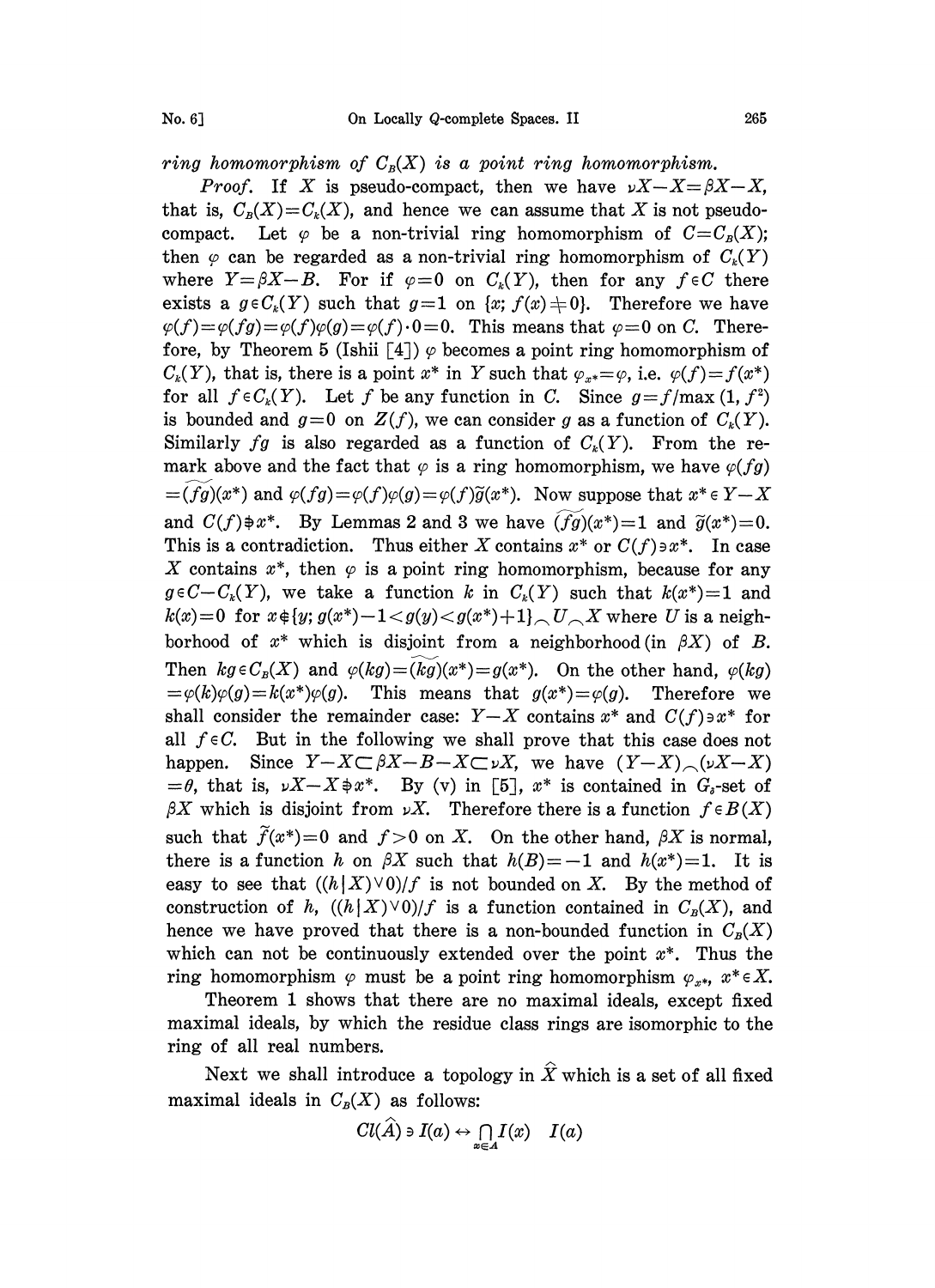where  $A=$ -{I(x);  $x \in A \subset X$ }, and I(x) denotes a maximal ideal whose element vanishes at the point  $x$ . Then it is easily seen, using the same method as in [6], that the mapping  $x \rightarrow I(x)$  gives a homeomorphism of X onto  $\hat{X}$  [6].

From Theorem 1 and the definition of topology of  $\hat{X}$ , we have

**Theorem 2.** Let  $X$  be locally Q-complete but not compact and let B be any compact subset contained in  $\beta X-X$  such that i) in case X is a Q-space,  $B$  is any compact subset, ii) in case  $X$  is not a Q-space, B is any compact subset containing  $(\nu X-X)^{\beta}$ ; then  $C_{\beta}(X)$  determines X.

Any Q-space is locally compact, and moreover any locally compact space is always locally Q-complete  $[7]$ . Thus we have obtained a subring of  $C(X)$  which determines X, for any locally Q-complete space which is not compact.

4. Subring  $C_\nu(X)$ 

In this section we shall moreover assume that  $X$  is not a  $Q$ -space. We denote by  $C_v(X)$  the subring of  $C(X)$  whose extension over  $\nu X$ vanishes on  $\nu X-X$ . Then we have

i)  $Z(f) \neq \theta$  for any  $f \in C_r(X)$ . For if  $Z(f) = \theta$ , then  $1/f \in C(X)$ but  $1/f$  has not a continuous extension over  $\nu X$  because  $f(\nu X-X)=0$ . This is a contradiction.

ii)  $Z(f)^{\beta}$  contains  $B = (\nu X - X)^{\beta}$  for any  $f \in C_{\nu}(X)$ . We assume that, no loss of generality, that  $f\geq 0$ . It is sufficient to prove that  $Z(f)^{\beta} \supset \nu X-X$ . If there is a point  $b \in \nu X-X-Z(f)^{\beta}$ , there is a function g in  $C(\nu X)$  such that  $g(b)=0$ ,  $g(Z(f)^{s\vee}\nu X)=1$ , and f is positive on some neighborhood of b. Then  $f+g$  is positive on X and  $f+g$  has an extension over  $\nu X$  and  $(f+g)(b)=0$ . On the other hand,  $1/(f+g) \in C(X)$  and it has a continuous extension over  $\nu X$ . This is a contradiction.

iii) If  $C_p(X) = C_p(X)$ , then  $\nu X - X$  is compact. Suppose that there is a point b in  $B-(\nu X-X)$ . Since  $\nu X$  is a Q-space, there is a continuous function on  $\beta X$  such that  $f(b)=0$  and f is positive on X because b is contained in a  $G_s$ -set of  $\beta X$  which is disjoint from  $\nu X$  [5]. On the other hand, since  $\beta X$  is compact, there is a continuous function g such that  $g(B)=0$  and g is not identically zero on X. Then  $f+g$  $\in C(X)$  but  $Z(f+g)^{\beta}$  contains no neighborhoods of B by the method of construction of f. Therefore  $\nu X-X$  coincides with B and hence it is compact.

The converse of iii) does not hold. Such an example is given by the following space X.

**Example.**  $X = [1, \Omega] \times [1, \omega] - (\Omega, \omega)$  where  $\omega$  and  $\Omega$  are the first nals of the second and the third classes respectively. Then X is ordinals of the second and the third classes respectively. pseudo-compact and locally compact moreover  $\beta X=X^{\vee}(\Omega,\omega)$ . Thus